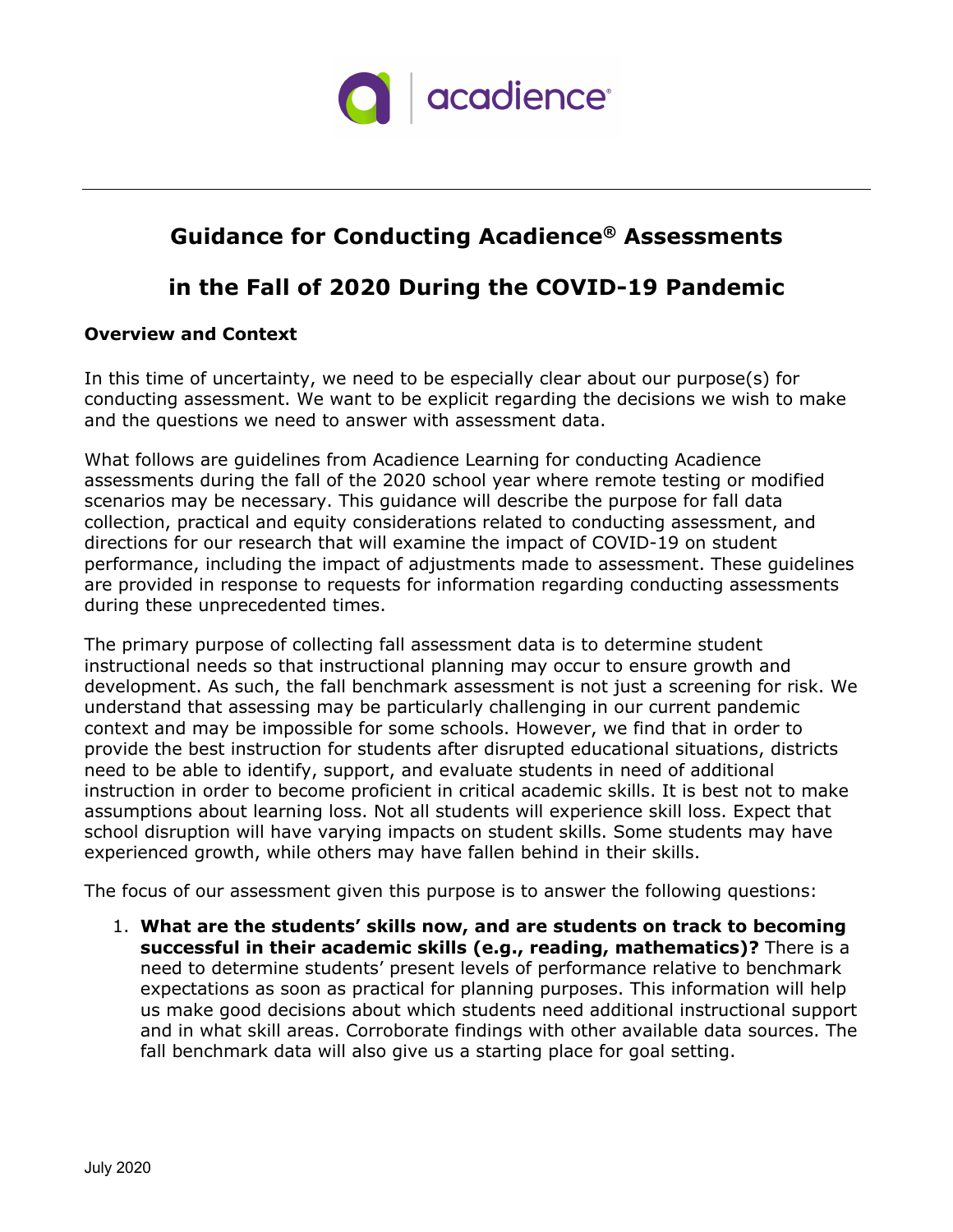

2. **Is the student making adequate progress toward important reading outcomes?** We need to focus on meeting the students where they are and supporting their growth toward important outcomes - where we want students to be at the end of the year. For example, use Acadience Reading K–6 benchmarks and Pathways of Progress to set individual student learning goals and monitor students' progress toward those goals. Use progress monitoring in a more targeted and strategic fashion. This may mean monitoring some students less frequently depending upon resources. Consider an interim check-in for students between the fall and winter benchmark assessment. Out-of-level monitoring may be needed for some students. Consider how to best leverage the use of Acadience Reading Survey and Diagnostic assessments to be very strategic. More information about progress monitoring is available [here.](http://www.acadiencelearning.org/wp-content/uploads/2020/03/2020-02_Progress_Monitoring_Guidelines_color.pdf)

These questions are consistent with our Outcomes-Driven Model, but here we need to approach answering them more strategically and with greater efficiency. Given these questions, conducting a benchmark assessment as soon as possible and as efficiently as possible is a high priority. We recommend that follow-up diagnostic assessment be used very judiciously and only for those students with greatest need *when/if* educators are unclear about what to target for instruction.

## **Practical Considerations**

Schools across the nation are planning for a wide range of instructional delivery models in the fall. These models will require teachers to alter many of their typical teaching strategies and routines. Students will learn new protocols and procedures (e.g., social distancing, virtual meeting, a hybrid of remote and in-person learning, and altered schedules or calendars). For this reason, we advise giving both teachers and students some time to assimilate to these new routines and work out any challenges before universal screening begins. We recommend initiating your assessment plan after students have been in school for enough time to establish a rapport and comfort with their new tools or procedures. The need for this adjustment time must be balanced with the need to determine current levels of performance and make instructional and resource allocation decisions quickly. Making assessments a routine part of what is done at the school and not a big deal (e.g., creating an atmosphere of normalization) will help.

Assessment conditions will likely mirror the options for schooling this fall. As such, assessment may be in person, online, or may be a hybrid approach. Conditions may shift pending spikes in the virus outbreak, so it is best to consider how to prepare for each option. We recommend that educators prioritize the assessment of critical skills (i.e., reading/language arts and math) and work toward completing assessment accurately, quickly, and efficiently. Adequate training and pre-planning will maximize the likelihood that this will occur.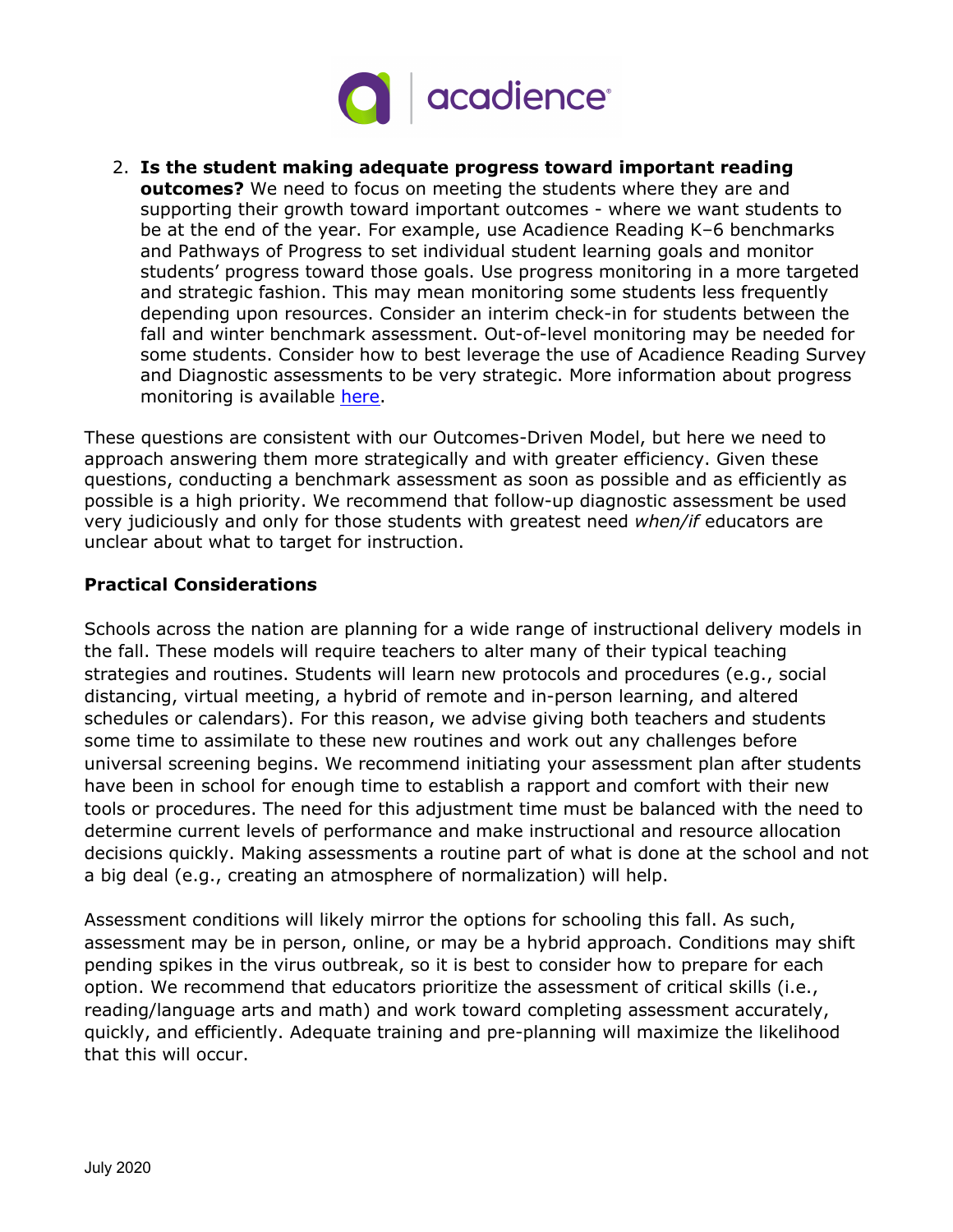

With respect to using data to plan instruction, we recommend addressing instructional gaps through a combination of Tier 1 adjustments and small group intervention. In instances where large percentages of students are Below or Well Below Benchmark, Tier 1 intervention is the most practical and efficient target of opportunity. Provide targeted intensive support only for those students with the greatest needs.

## **Health and Safety Considerations**

The need for safety precautions might change as we learn more about the virus. Assessments should be conducted in as safe a manner as possible. The best approach for in-person assessment is to follow school and/or district policy regarding social distancing and wearing of masks. It may take some time to become accustomed to the use of masks, and assessors may want to try clear masks and face shields. Sitting 6 feet apart is new to assessment. Typically, the student and assessor are close to each other. Under social distancing and/or remote assessment conditions, we recommend assessors monitor students and consider the impact of distance on student performance.

## **Equity Considerations**

We want to ensure equity and access for all students. As such, we recommend that schools provide maximum flexibility with assessment options. Considerations include what type of equipment, internet service, adult supervision, and privacy is needed for the assessment options that will be used. Some options may present concerns related to access for many of the children who need additional school support and whose home situations are unable to provide the equipment required to conduct remote assessment. Schools/districts should consider alternative ways to accomplish the assessment, or provide the necessary equipment and materials to families so the assessment may be completed.

#### **Options for Conducting Assessment**

*In-Person Assessment (face to face).* If schools begin the fall with face-to-face instruction, we recommend conducting the beginning-of-year benchmark assessment. We recommend flexibility with the benchmark window. The beginning-of-year benchmark will provide important information for support decisions and will assist in planning for the school year. This benchmark assessment data will provide educators with information about student needs and the impact of school closures on student skills. If availability of in-person assessment is limited, we recommend prioritizing the use of in-person assessment with those students for whom you have the greatest concern and assessing remaining students using remote assessment.

*Remote Assessment (not face to face).* We have received requests for information regarding remote or online testing. There is no way to control all of the factors that will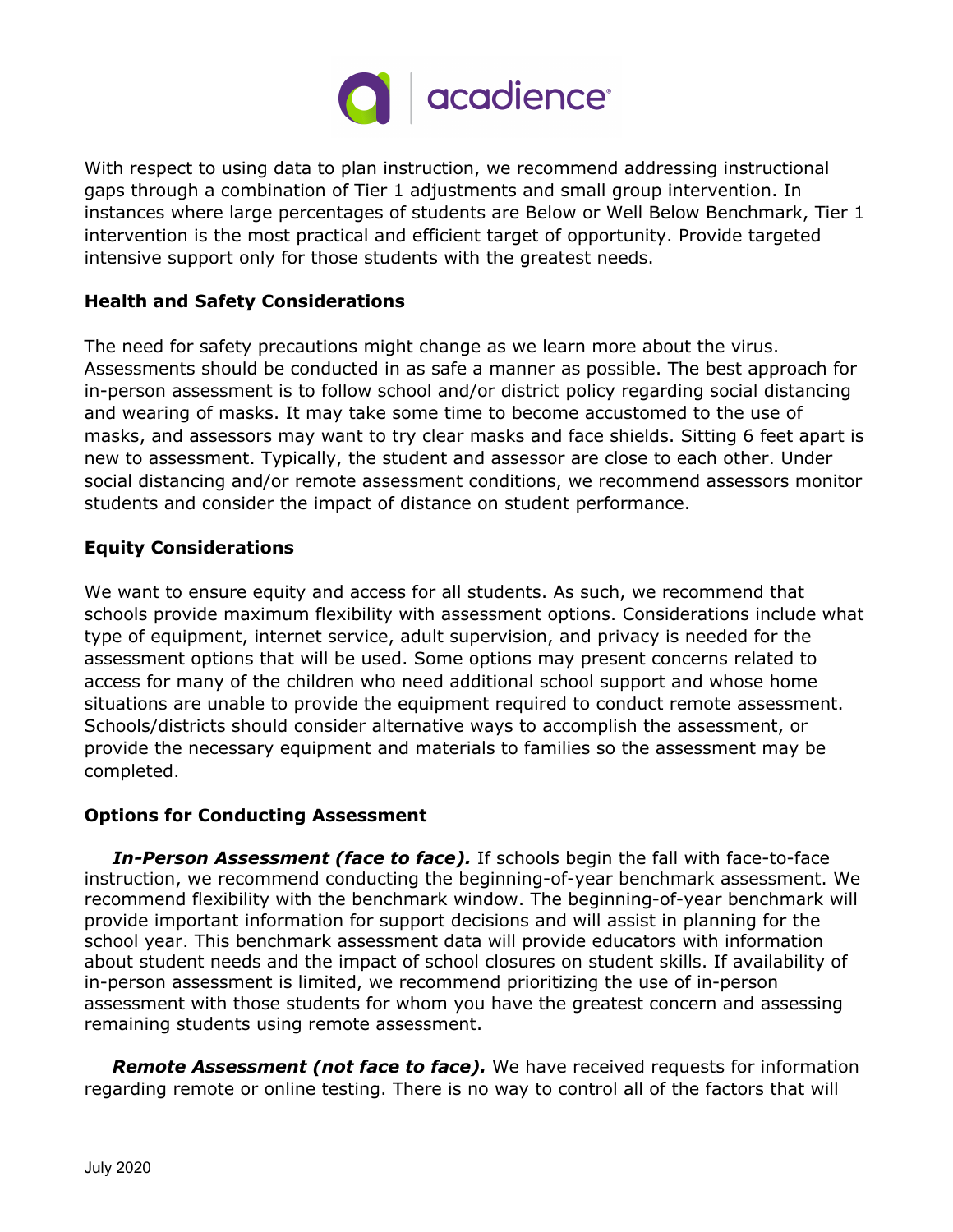

impact the assessment results due to vast differences across households with regard to technology and availability of an adult to supervise/monitor the assessment. That being said, we value the fact that educators wish to keep their assessment going and we would like to be supportive. As such, we offer a number of ideas for accomplishing assessment remotely. Options are described in greater detail with the information specific to each of the Acadience assessments that follows this overview. For each option, parent/caregiver support is recommended, at least for setting up the environment, but also for monitoring to help the assessment goes smoothly. Basic set-up options might include:

- Screen sharing where the student is on a computer or tablet with sound via computer, tablet, or phone. With computer screens and an internet connection, some tests may be conducted by showing student materials on a computer or tablet screens, similar to how a Kindle book may look. Assessors may use a mouse cursor or remote pointer for tracking assistance during the assessment when screen sharing.
- Paper/pencil assessment provided to the student at home, with the student on a smart phone or other device using tools such as FaceTime or Skype.

*Hybrid Approach.* A hybrid approach means that some assessment might be conducted face to face and some might be conducted remotely. This option would most likely be used if schooling is conducted via a hybrid approach (e.g., some in person and some online). If the availability of in-person assessment is limited, we recommend prioritizing in-person assessment with those students for whom you have the greatest concern and assessing remaining students using remote assessment.

# **How to Conduct Remote Assessment**

Logistical considerations for remote assessment include management of materials required to conduct the assessment, scheduling the meeting time, and understanding and communicating the roles of the people involved in the assessment process.

**Materials** needed for remote testing with paper/pencil include the following:

- Assessment booklets and scoring booklets
- Timer
- Pen or pencil
- Computer with camera and speaker for video conferencing
- Virtual meeting software (e.g., Zoom, Google Meet, GoToMeeting, FaceTime, Skype, Join.me, Adobe Connect, or any other district/school recommended and supported meeting platform)

**Materials** needed for remote testing with Acadience Learning Online include the following:

● Touch screen tablet administration and scoring device equipped with the ALO app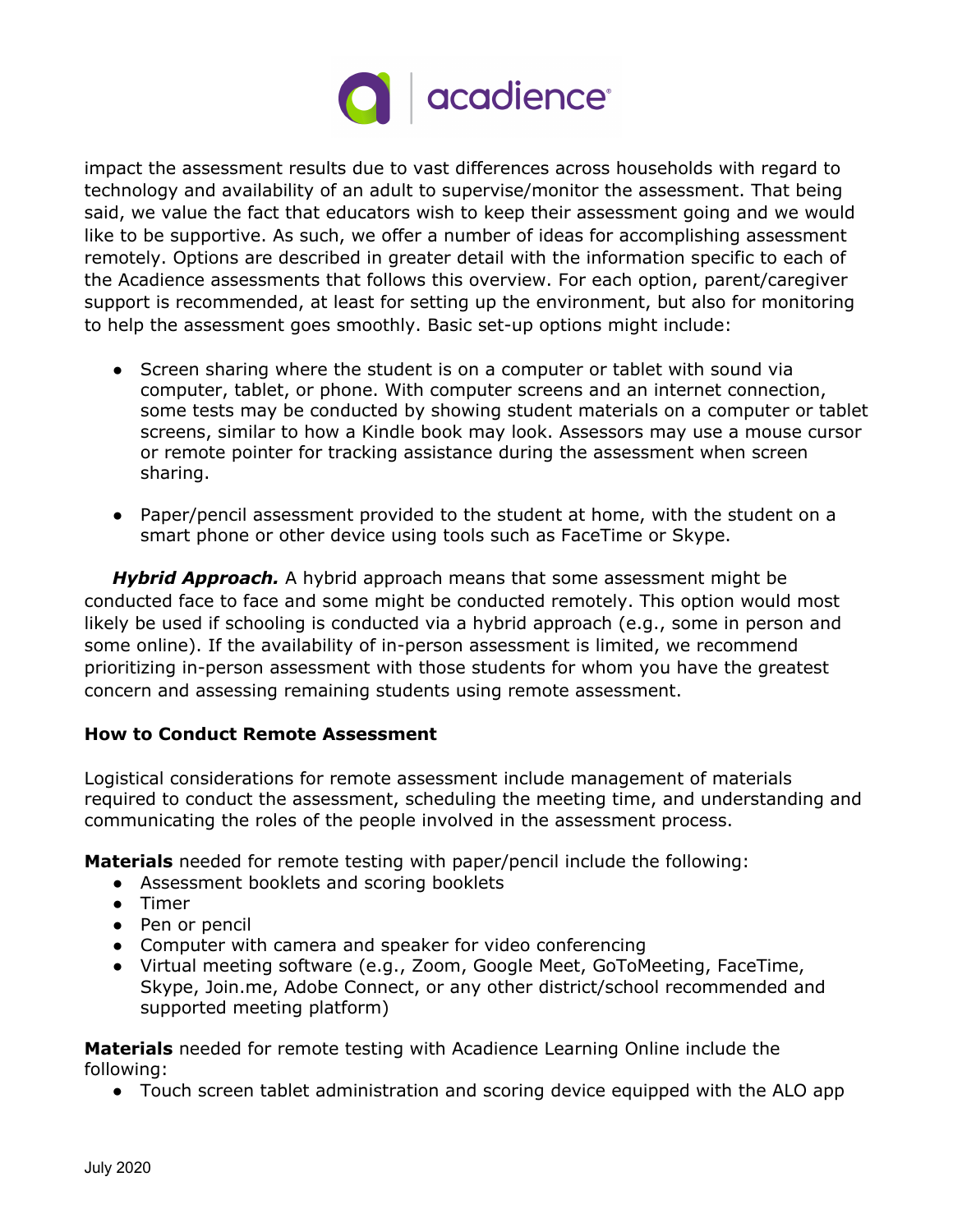

- Computer with camera and speaker for video conferencing
- Virtual meeting software (e.g., Zoom, Google Meet, GoToMeeting, FaceTime, Skype, Join.me, Adobe Connect, or any other district/school recommended and supported meeting platform)

We recommend creating a schedule for assessment meeting times. Consider creating a sign-up via Google Docs or offer parents/caregivers at least three possible times to choose from. Once a time is determined, send a meeting invitation with the link.

Everyone involved (e.g., school personnel, students, and parents/caregivers) has a role to play. We recommend specifying and communicating the expectations for those roles so that an optimal experience occurs. We recommend that schools/districts attempt to standardize their approach within the school or district. In order to create an optimal testing environment, the roles of each participant are described here:

*School personnel/assessor role.* We recommend that school personnel provide information and notification regarding remote assessment to parents/caregivers in advance of conducting the assessment. Consider sending home a letter explaining the caregiver/parent role in assessment. Ask parents/caregivers to provide a space with minimal distractions for the student and to have the computer or tablet device ready along with a phone on hand. A sample letter is provided in this guidance.

Before starting the assessment, be sure the student has any necessary assessment materials. Materials should be placed in a sealed envelope marked to indicate that it should not be opened before the assessment. Materials may be sent home via mail or delivered to families via school-based pick up.

If screen sharing, check that the format of the document will fit the available screen. Keep in mind that while the student materials may be made available digitally/electronically, the assessor needs to have either paper/pencil scoring booklets or a tablet for scoring purposes (e.g., Acadience Learning Online). Finally, when entering data, note if the assessment was completed in person or remotely.

**Parent/Caregiver role.** A parent/caregiver/adult in the home may need to assist with set-up. A quiet, distraction-free space for the student to complete assessment tasks without interruption is best. Families should plan for 15 minutes per student. Many assessments include the support of a proctor - someone to help with all technology issues and help the student to do their best. Parents/caregivers together with the assessor should identify who the proctor is. The person who serves as the proctor or adult helper during the assessment must understand the limits of the support they may provide (e.g., they are not allowed to provide extra prompts).

*Child role.* We want students to do their best during the assessment. During remote assessment, students must let the assessor know if they cannot clearly hear and/or see during the assessment, just like during an in-person assessment.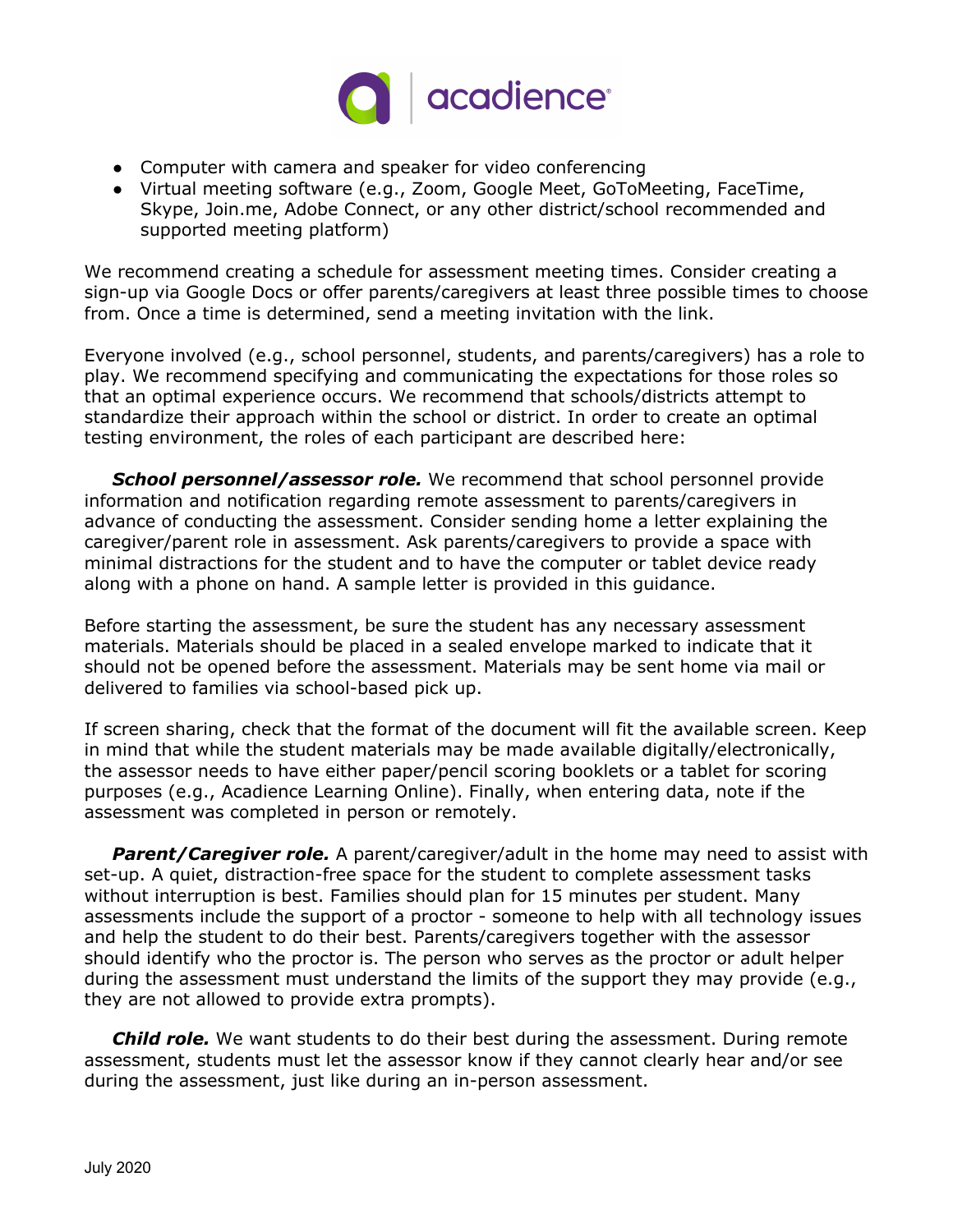

Configurations for remote scoring may vary by the assessment (see assessment-specific guidance) but may include the following:

- Scoring on an ALO touch-enabled tablet while using another computer device for the meeting to see the student and to screen share.
- Scoring with paper/pencil while using a computer device for the meeting to see the student and to screen share.
- Either of the above plus a phone for audio. If using a phone, it is ideal for both the assessor and student to be hands free. The child should not need to hold the phone but rather use the speakerphone option or earbuds/headphones.

# **Maximizing Assessment Fidelity and Validity**

To maximize the likelihood of obtaining useful assessment data, aim to limit or minimize departures from standardization as much as possible. Document any departures from standardization for consideration when interpreting the assessment data. Consider how adjustments made to administration conditions may impact the reliability and validity, and appropriately adjust conclusions or recommendations adding notes of caution where needed. The standards (i.e., benchmarks) used for interpretation will remain the same.

For all assessments, we recommend that assessors review the information in the Assessment Manuals relevant to accommodations used during the assessment. For each assessment the information is located in a section labeled "Approved Accommodations." These sections explain accommodations that may be provided to students. For example, enlarged print for students with visual impairments. Accommodations that are unapproved and may impact interpretation also are discussed. In instances where unapproved accommodations are used, intra-individual comparisons may be considered more appropriate than comparing student data relative to benchmarks.

Everyone must be trained to administer with high fidelity. We recommend using the assessment accuracy checklists and Acadience Mentors in the school/district to support training needs, provide booster training sessions, and conduct fidelity checks. Examine fidelity of data collection in an ongoing fashion. Ask how confident are you in the data collected once the data are collected?

Pre-correct for parents/caregivers providing too much support during the assessment. We recommend communicating the purpose of the assessment to parents and other caregivers (see previous section). Consider the use of an analogy. For example, at regular physical health check-ups, parents want an accurate estimate of where their child is at so that the doctor knows whether or not the child needs intervention to improve their physical health. The same is true for these educational check-ups. Without accurate data, needs may not become known and addressed. Obtaining accurate data helps us to know where we are at so we can move forward from there. Parents/caregivers need to understand the important role they play and the scope of that role. Make sure the parent knows that the data will not be a part of the student's grade.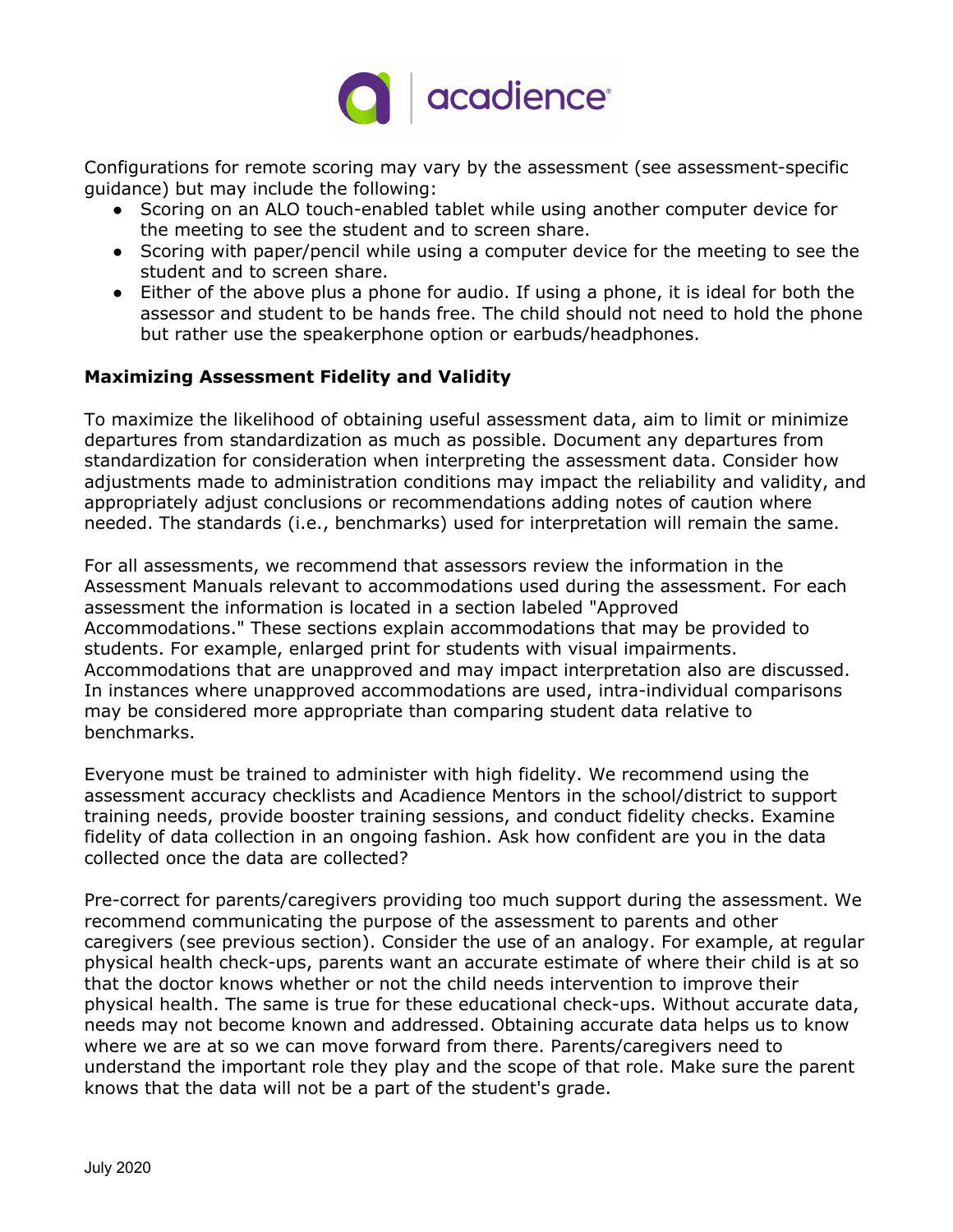

Finally, we realize the challenge of doing an assessment remotely that would have normally been done in person. Assessors may miss the opportunity to obtain information that would have been observed during an in-person assessment.

#### **Resources to Use Data Effectively**

Resource needs with respect to data interpretation and use will depend on the experience of teachers/educators. Some of your best resources are going to be the experienced teachers and Acadience Mentors in the school/district. We recommend that educators use the assessment data to set meaningful, ambitious, and attainable goals. Pathways of Progress, currently available for Acadience Reading K–6, will be very useful in this context. Additional information about Pathways is available [here.](http://www.acadiencelearning.org/resources/pathways-of-progress/)

#### **Other Resources**

We recommend the Acadience Reading Lexile Report to provide information that parents and families can use to access reading resources online. The Lexile Report provides a Lexile level for each student, which provides a good estimate of books that would be at an appropriate reading level. An online resource to help find appropriate books based on the student's Lexile is available [here](https://lexile.com/parents-students/find-books-at-the-right-level/lookup-a-books-measure/).

Parent-friendly information about choosing books for children can also be found at [Reading Rockets.](https://www.readingrockets.org/books/choosing-and-using-kids-books) The Reading Rockets website also has a section dedicated to [parents](https://www.readingrockets.org/audience/parents).

In addition, the Institute for Education Sciences Regional Educational Laboratory Program has a [website](https://ies.ed.gov/ncee/edlabs/regions/central/resources/teachingearlymath/index.asp) devoted to resources for families and caregivers in support of children's math skill development.

#### **Research on Impacts**

Acadience Learning will continue to examine the data obtained throughout this period for patterns. We are implementing ways to track the manner in which assessment data were collected (e.g., in person or remote) as those data are entered into Acadience Data Management (ADM) or Acadience Learning Online (ALO). We may consider a more longitudinal examination of student growth, such as measuring growth over a two-year period. Finally, we will have the opportunity to examine differential impact across skills.

#### **Conclusion**

If you choose to conduct assessments during this time period, these are our guidelines for this present time. As data are collected and we learn more about the types of experiences and outcomes that result from these implementations, our guidance may evolve to create recommendations aligned with optimal testing experiences. Note that these recommendations are nonstandard accommodations for most Acadience Learning assessments in a nonstandard time. As such, caution is urged in the interpretation of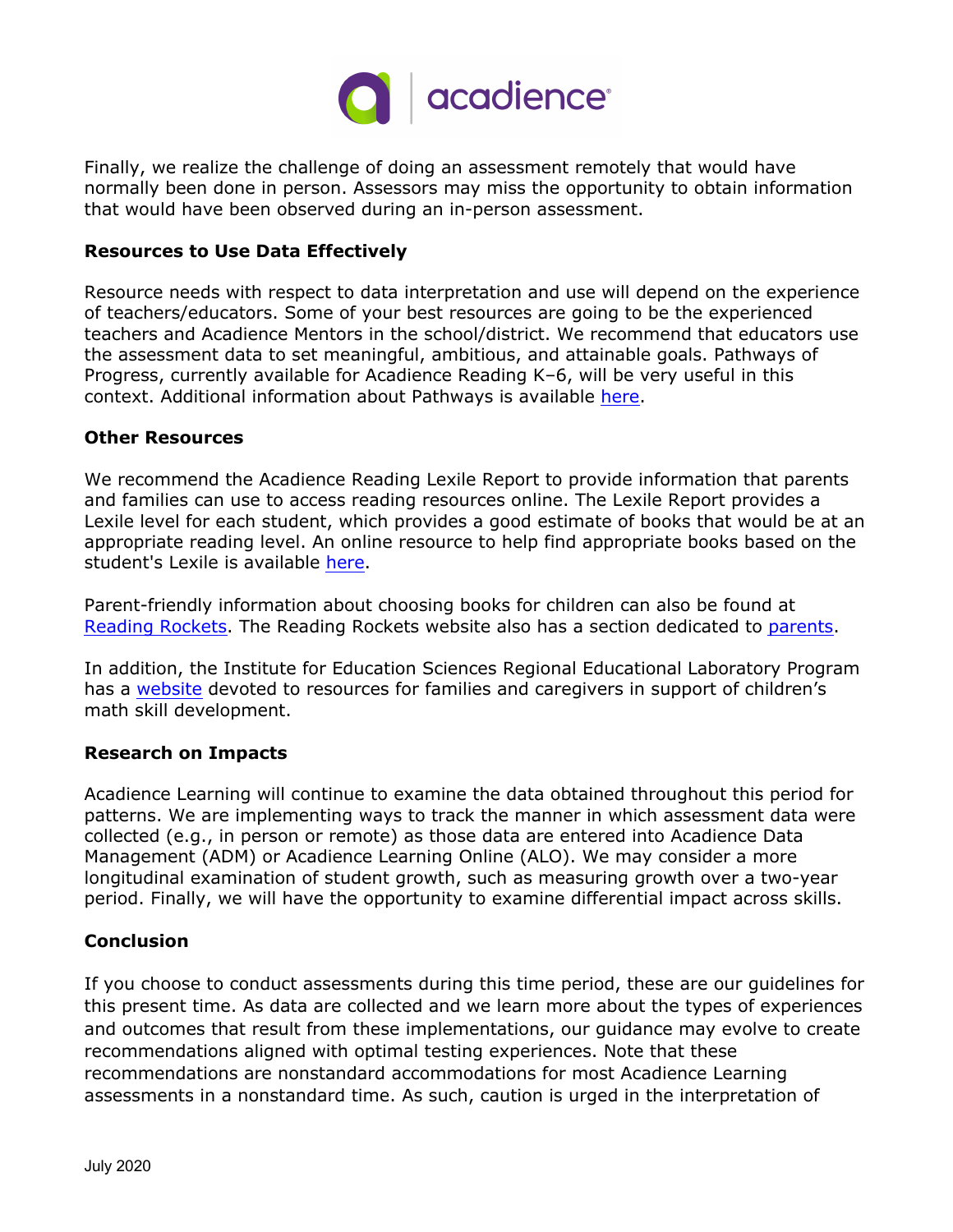

these data and we encourage notation of the experience (e.g., via remote meeting or any other modification). Because all of your data will likely be collected in this same format, the reports can be useful to inform instruction and identify students who may need additional support compared to other students in the classroom or school. Data collected using remote assessment procedures and aggregated for use at a school, district, or state level for important system-wide educational decisions should be identified clearly as remote assessment data to describe the conditions under which the assessments were given.

Our purpose, to improve student outcomes, remains the same and we are committed to supporting educators and educational systems in working to achieve that goal. We will continue to provide resources as we learn from this process. If you have additional questions regarding this guidance document or need further assistance with Acadience assessments, please contact us at [info@acadiencelearning.org](mailto:info@acadiencelearning.org).

# **The following pages describe specific recommendations for the following Acadience Learning assessments:**

- **Acadience Reading K–6**
- **Acadience Math**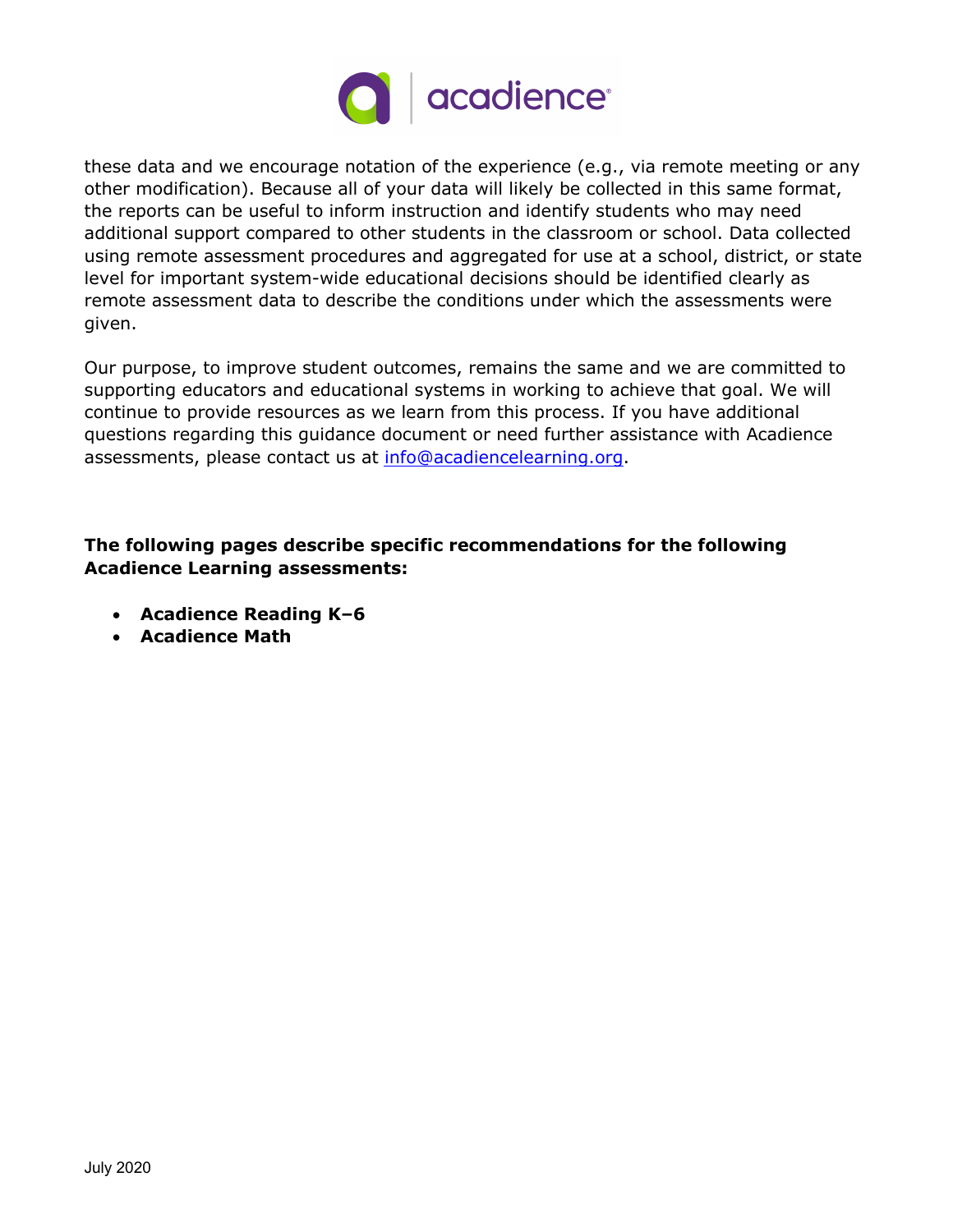

# **Guidance Specific to Acadience Reading K–6**

- a. For measures that require student materials (*LNF, RAN, NWF, ORF, Retell*), the assessor does the following:
	- i. Download the appropriate student materials from [Acadience Learning](https://acadiencelearning.org/acadience-reading/k-grade6/).
	- ii. Have your scoring booklets ready (either purchased from Voyager Sopris [Learning](https://www.voyagersopris.com/product/assessment/acadience/suite) or downloaded from [Acadience Learning\)](https://acadiencelearning.org/acadience-reading/k-grade6/), or if using ALO, have the tablet ready to score the selected measure.
	- iii. When you are face-to-face online with the student and audio and video are established and working, take a few minutes to establish rapport with the student and describe the purpose of the session.
	- iv. Pull up the appropriate student materials for that student on your computer screen.
	- v. When you have the appropriate student materials on your screen, give the standardized directions.
	- vi. At the point in the directions where it says to show the form to the student, share your screen with the student.
	- vii. Follow along and score on the printed scoring booklet or touchscreen tablet device.
- b. For measures that do not require student materials (*FSF, PSF*), the assessor does the following:
	- i. Have your scoring booklets ready or, if using ALO, have the tablet ready to score the selected measure.
	- ii. When you are face-to-face with the student with audio and video working, give the standardized directions.
	- iii. Follow along and score on the printed scoring booklet or touchscreen tablet device (ALO).
- c. The *Maze* assessment may be administered to the student using paper/pencil or ALO.
	- i. When conducting the Maze assessment remotely with paper/pencil, an adult proctor will be required to (a) give the form to the student, (b) sit with the student while the form is being administered, and (c) take a picture of the form and text or email the picture to the assessor or return the completed form to the school in a sealed envelope provided by the school.
	- ii. When conducting the Maze assessment remotely using ALO, the assessor must provide the student with the appropriate [login](https://alo.acadiencelearning.org/mazelogin) page and the unique 4-digit code. The student must enter the 4-digit code and then select their name to signal the assessor they successfully logged in. The assessor will then give the standardized directions to the student and instruct the student to begin.
- d. When assessing the student with paper/pencil, enter the scores into Acadience Data Management (ADM) and indicate in the appropriate field that the assessment was administered remotely. [Note that this is only for the fall of 2020. In general, nonstandard assessments should not be entered into ADM.] When assessing the student with ALO, indicate that the assessment was administered remotely when prompted. All scores are already entered and reports are available.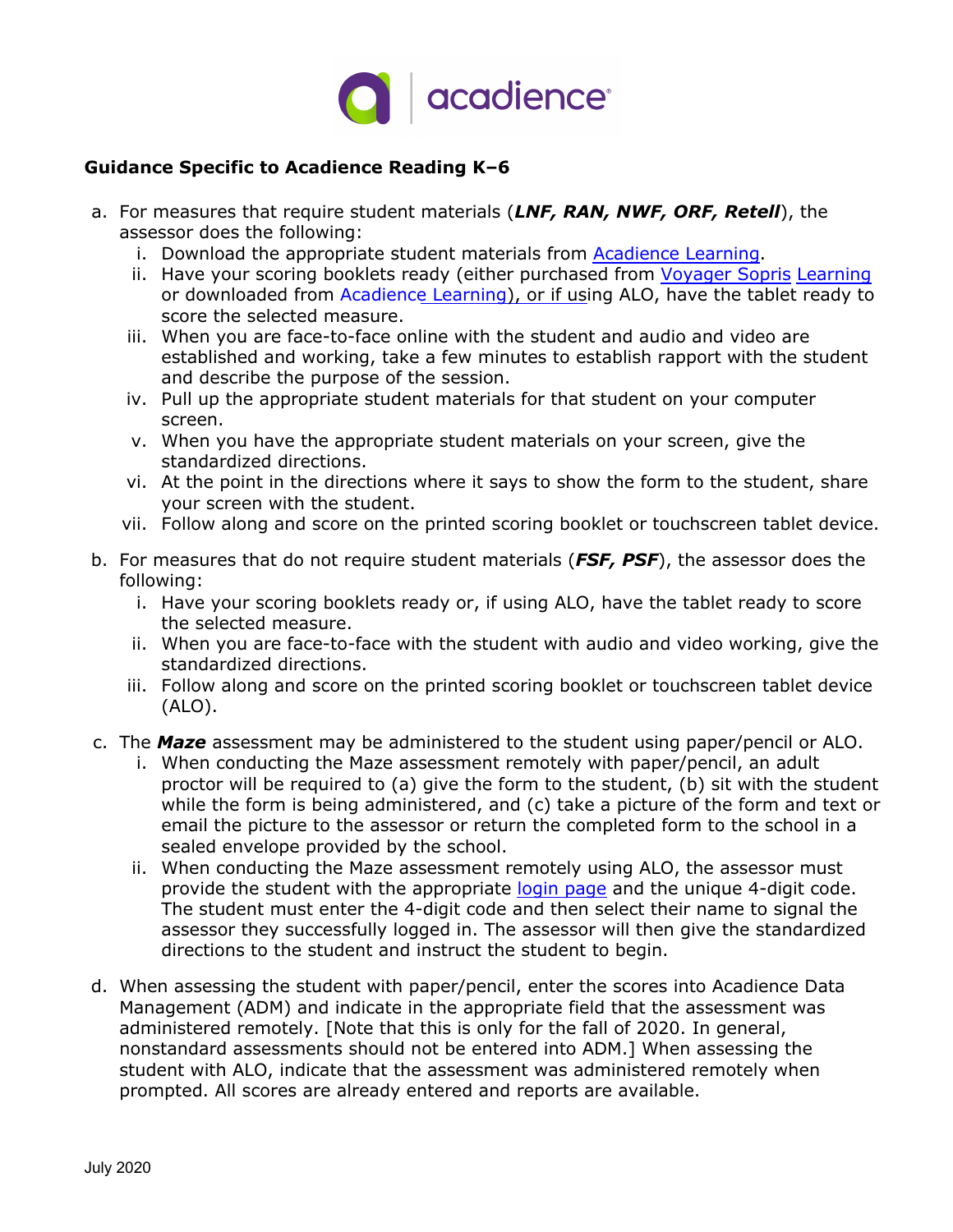

# **Guidance Specific to Acadience Math**

- a. For measures that require student materials (*BQD, NIF, AQD, and MNF*), the assessor does the following:
	- i. Download the appropriate student materials from [Acadience Learning.](https://acadiencelearning.org/acadience-math/k-grade6/)
	- ii. Have scoring booklets ready (either purchased from Voyager Sopris [Learning](https://www.voyagersopris.com/product/assessment/acadience/suite) or downloaded from [Acadience Learning\)](https://acadiencelearning.org/acadience-math/k-grade6/).
	- iii. When you are in a virtual face-to-face meeting with the student with audio and video working, pull up the appropriate student materials for that student on your computer screen.
	- iv. When you have the appropriate student materials on your screen, give the standardized directions.
	- v. At the point in the directions where it says to show the form to the student, share your screen with the student.
	- vi. Follow along and score on the paper/pencil scoring booklet.
- b. For measures that do not require student materials (*NNF*), the assessor does the following:
	- i. Have your scoring booklets ready (either purchased from Voyager Sopris Learning or downloaded from Acadience Learning).
	- ii. When you are in a virtual face-to-face meeting with the student with audio and video working, give the standardized directions
	- iii. Follow along and score on the paper/pencil scoring booklet.
- c. Computation and Concepts and Applications:
	- i. Conducting the paper/pencil version of the *Computation and Concepts and Applications* assessment remotely will require an adult proctor to (a) give the form to the student, (b) sit with the student while the form is being administered, and (c) take a picture of the form and text or email the picture to the assessor or return the completed form to the school in a sealed envelope provided by the school.
- d. Enter data into Acadience Data Management (ADM) and indicate in the appropriate field that the assessment was administered remotely. [Note that this is only for the fall of 2020. In general, nonstandard assessments should not be entered into ADM.]